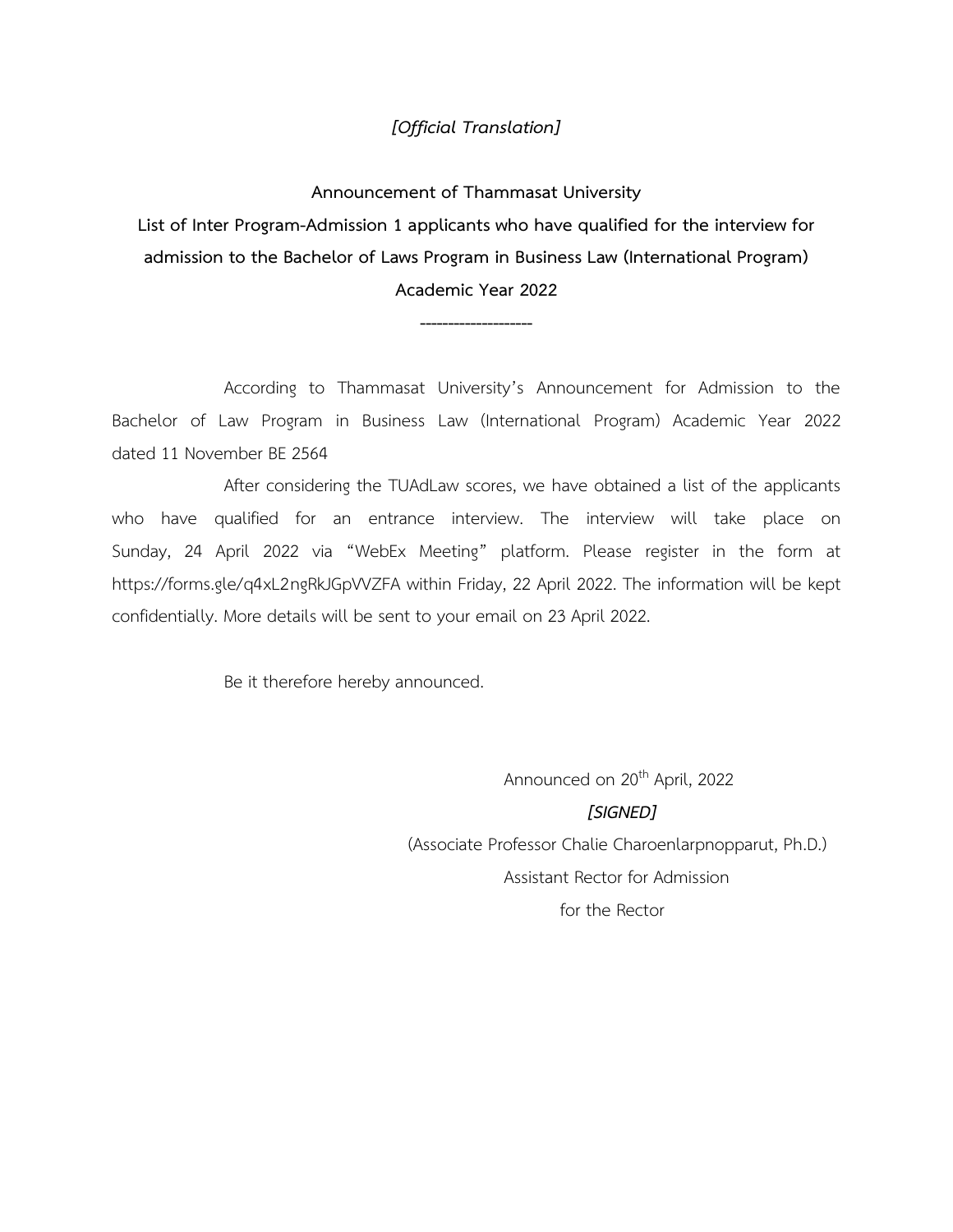| No.            | Name - Surname              |
|----------------|-----------------------------|
| $\mathbf{1}$   | Achira Ekkaphobyothin       |
| 2              | Akkaraphat Chuangchaivanich |
| 3              | Angelo Sathayu Sathorn      |
| 4              | Anirut Hitakaroon           |
| 5              | Araya Wongklaw              |
| 6              | Asama Romphoyen             |
| $\overline{7}$ | Atthanon Sueakhamron        |
| 8              | Bhalathit Trongmeteerat     |
| 9              | Bhutthalada Muangkao        |
| 10             | Butsakorn Meema             |
| 11             | Chalongchon Chandrangsu     |
| 12             | Chentiphat Duangmanee       |
| 13             | Damissa Phantuna            |
| 14             | Dejdanai Meekhunsuth        |
| 15             | Dolyada Simasarit           |

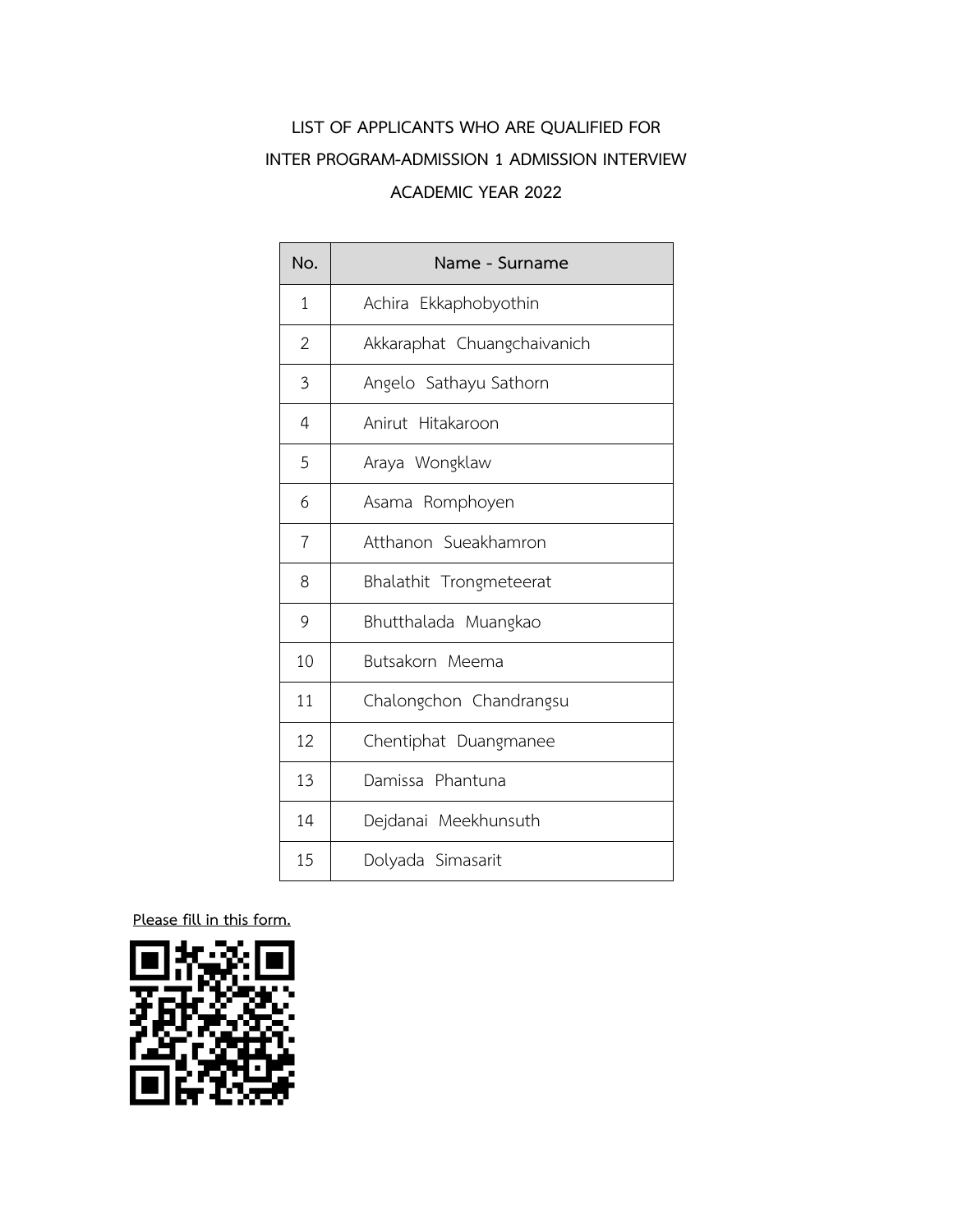| No. | Name - Surname               |
|-----|------------------------------|
| 16  | Elizabeth Okafor             |
| 17  | Emily Weber                  |
| 18  | Jeeranun Jungsiri            |
| 19  | Jinjuta Hongsakul            |
| 20  | Kalyaporn Theppunkulngam     |
| 21  | Kanpitcha Rajchaseeha        |
| 22  | Kanyarat Masak               |
| 23  | Konchaya Noraphat            |
| 24  | Krischayawee Paleethunyawong |
| 25  | Krittaya Senamuang           |
| 26  | Kvisra Sirichaitan           |
| 27  | Ladapa Khongcharoenchai      |
| 28  | Mankon Benyabawongs          |
| 29  | Mayvalai Saengkhunmuang      |
| 30  | Milinlaya Thamsatitman       |

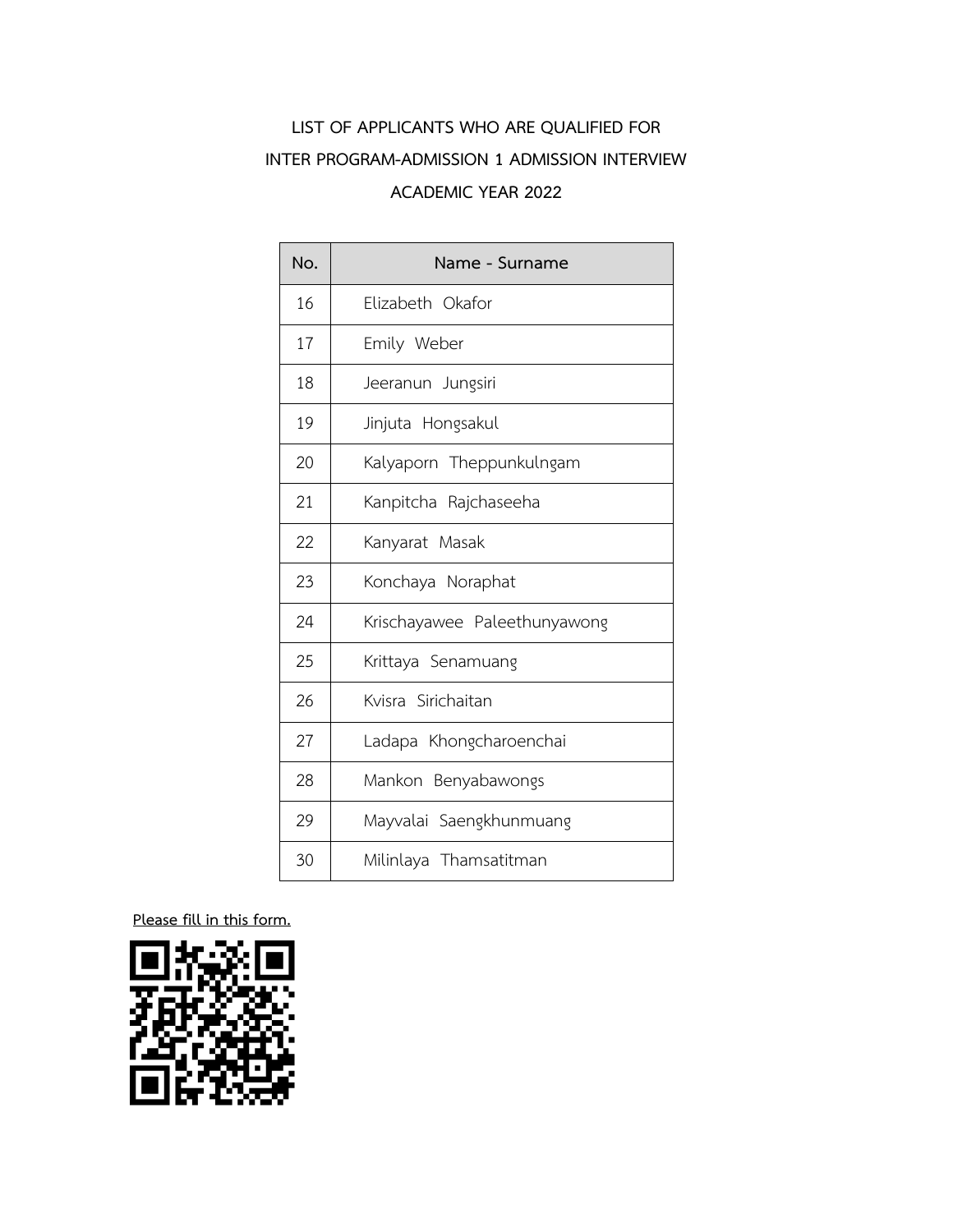| No. | Name - Surname                   |
|-----|----------------------------------|
| 31  | Monsicha Cheancharadpong         |
| 32  | Natayaporn Tajew                 |
| 33  | Nattaphat Sophonsirinun          |
| 34  | Nattaya Vongruangvisal           |
| 35  | Nattpong Saetun                  |
| 36  | Noparut Suksuratchai             |
| 37  | Nuttanon Chalearmchutidet        |
| 38  | Putana Ongtanawat                |
| 39  | Onnicha Tangcharernsuk           |
| 40  | Ormploy Sonthiseng               |
| 41  | Othman Mohammed Hussein Al-saket |
| 42  | Paparawee Direkwatana            |
| 43  | Papawarin Loywattana             |
| 44  | Paphawarin Adisornmongkolkarn    |
| 45  | Parima Raungrit                  |

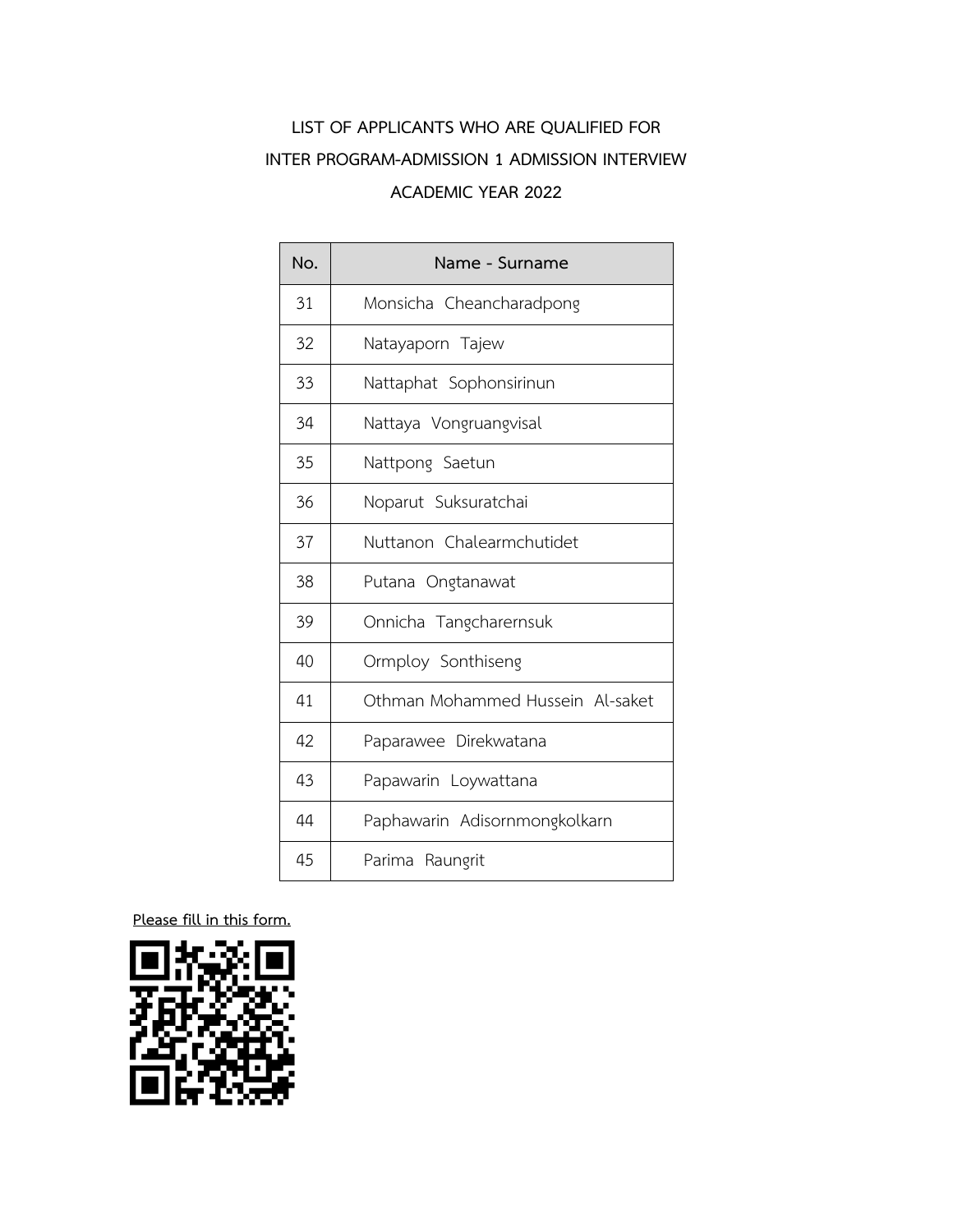| No. | Name - Surname           |
|-----|--------------------------|
| 46  | Pathitta Rungruangwat    |
| 47  | Pavida Seeda             |
| 48  | Pemika Tuntimas          |
| 49  | Phufa Putkaew            |
| 50  | Pitch Wonglappanich      |
| 51  | Pitchapa Worakul         |
| 52  | Pongsapak Yopinta        |
| 53  | Praesupa Thongnin        |
| 54  | Pran Techaamnaj          |
| 55  | Prim Fionna Ploysongsang |
| 56  | Pukphuwin Taweesuriyapat |
| 57  | Pundao Sritrakun         |
| 58  | Punnatat Namdokmai       |
| 59  | Sakawwan Mangmee         |
| 60  | Saran Areepongsa         |

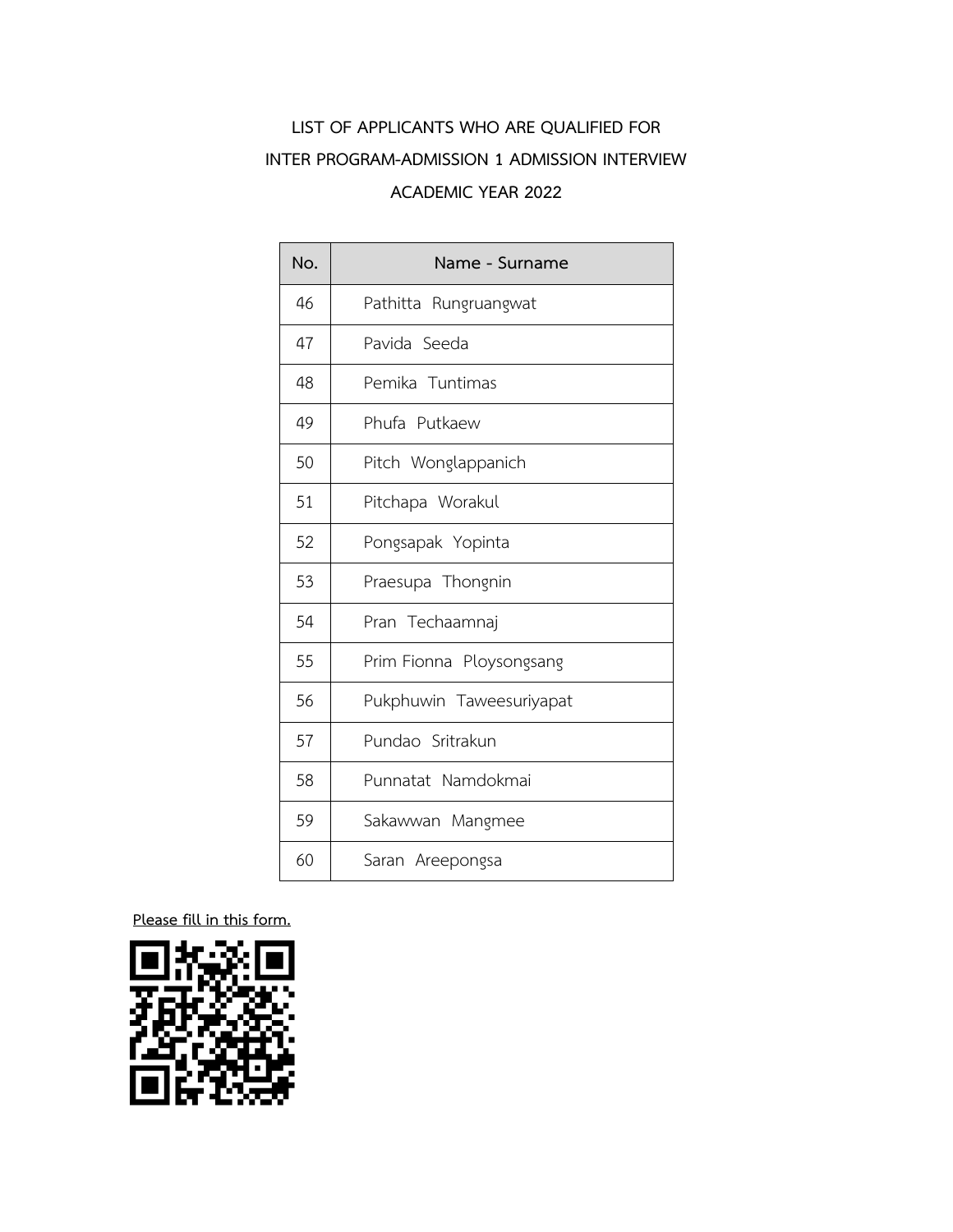| No. | Name - Surname            |
|-----|---------------------------|
| 61  | Sarun-pabhon Pisitkasem   |
| 62  | Sasirada Watchalayan      |
| 63  | Satanan Makmuang          |
| 64  | Satida Chalermvaropas     |
| 65  | Satida Phongam            |
| 66  | Satinee Pruengvong        |
| 67  | Satkarn Rajkitkul         |
| 68  | Selina Alessandra Johnson |
| 69  | Serra Yay                 |
| 70  | Shanatthavit Periera      |
| 71  | Shinitthavat Periera      |
| 72  | Shinnicha Shunglor        |
| 73  | Siripaitoon Kleebkaew     |
| 74  | Siwapat Sansnapongpricha  |
| 75  | Subtavee Numpha           |

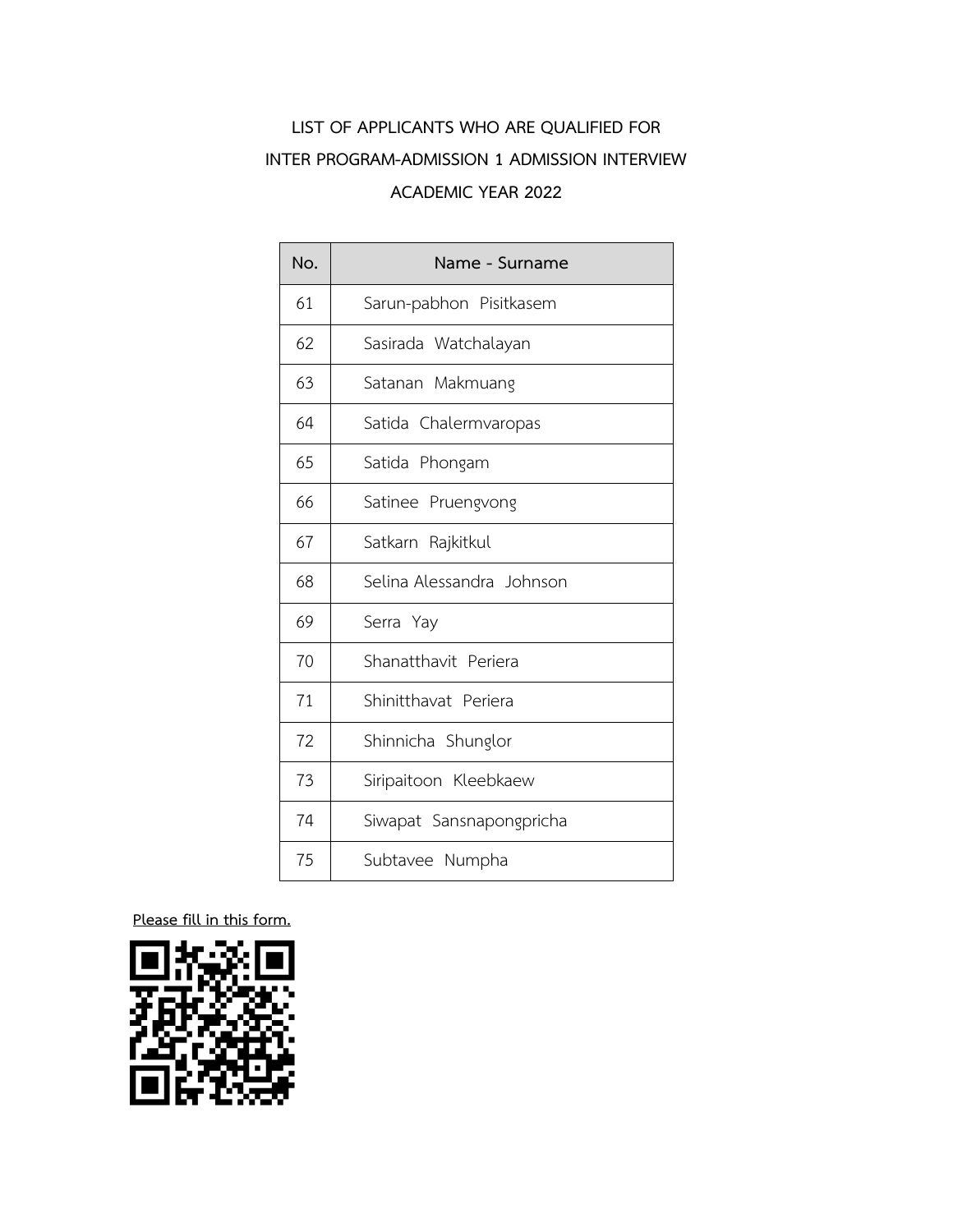| No. | Name - Surname            |
|-----|---------------------------|
| 76  | Sukritta Procksaanocha    |
| 77  | Supakorn Soponpanyaporn   |
| 78  | Supavit Supanimitkulkit   |
| 79  | Supitcha Rojrujipong      |
| 80  | Suttida Rodrin            |
| 81  | Tanthip Seechiangha       |
| 82  | Tanyarat Wongnak          |
| 83  | Thananchanok Khumprom     |
| 84  | Thanaphon Limthanakhom    |
| 85  | Thanatcha Somnoy          |
| 86  | Thanyanapas Thipsingh     |
| 87  | Thidanuch Khamchusong     |
| 88  | Uchukorn Teerapraditpol   |
| 89  | Vachirawit Mamamuna       |
| 90  | Wacharatorn Tanawansombat |